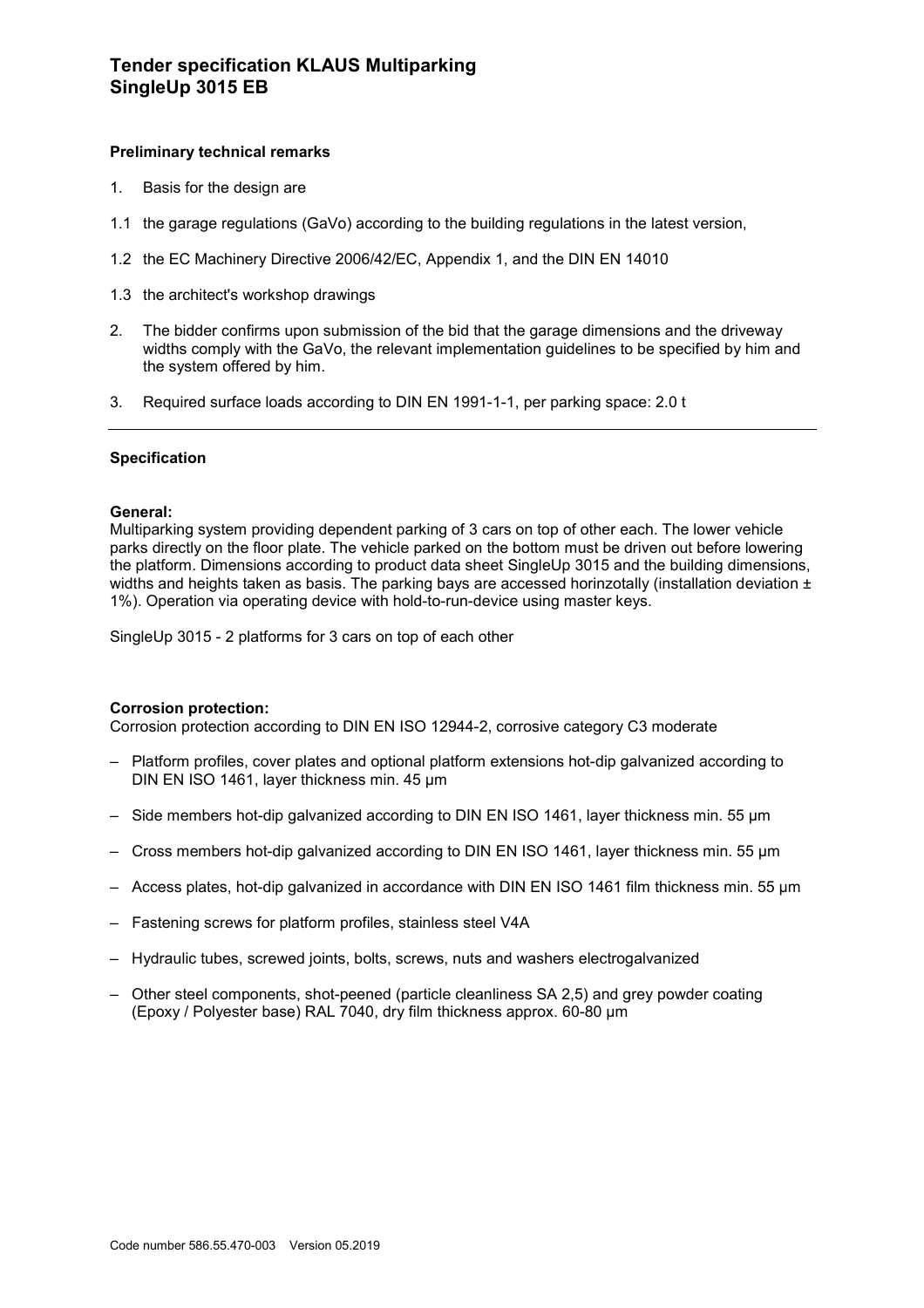# **Tender specification KLAUS Multiparking SingleUp 3015 EB**

## **Hydraulic unit:**

The hydraulic unit is used to drive several Multiparkers if they are arranged next or opposite (separated by the driveway only) to each other. The system is controlled with the control unit on for each Multiparker. The Multiparkers can be lifted or lowered together. The hydraulic unit installed is supported rubber-bonded metal. However, we still recommend separating the garage body from the residential house.

## **To be performed by the customer:**

- 1. Electrical supply to the main switch / Foundation earth connector: Suitable electrical supply to the main switch must be provided by the customer during installation. The functionality can be monitored on site by our fitters together with the electrician. If this cannot be done during installation for some reason for which the customer is responsible, the customer must commission an electrician at their own expense and risk. In accordance with DIN EN 60204 (Safety of Machinery. Electrical Equipment), grounding of the steel structure is necessary, provided by the customer (distance between grounding max. 10 m).
- 2. Safety fences:

Any constraints that may be necessary according to DIN EN ISO 13857 in order to provide protection, for pathways directly in front, next to or behind the unit. This is also valid during construction.

- 3. Numbering of parking spaces: Consecutive numbering of parking spaces.
- 4. Building services:

Any required lighting, ventilation, fire extinguishing and fire alarm systems as well as clarification and compliance with the relevant regulatory requirements.

5. Marking:

In compliance with DIN EN 14010, 10 cm wide yellow-black markings compliant to ISO 3864 must be applied by the customer to the edge of the platform in the access area to mark the danger zone in front of the supporting surface of the upper platform edge.

- 6. Wall cuttings: Any necessary wall cuttings according to product data sheet SingleUp 3015.
- 7. Operating device: Cable conduits and recesses for operating device see product data sheet SingleUp 3015.
- 8. Concrete quality:

Floor and walls are to be made of concrete (quality minimum C20/25).